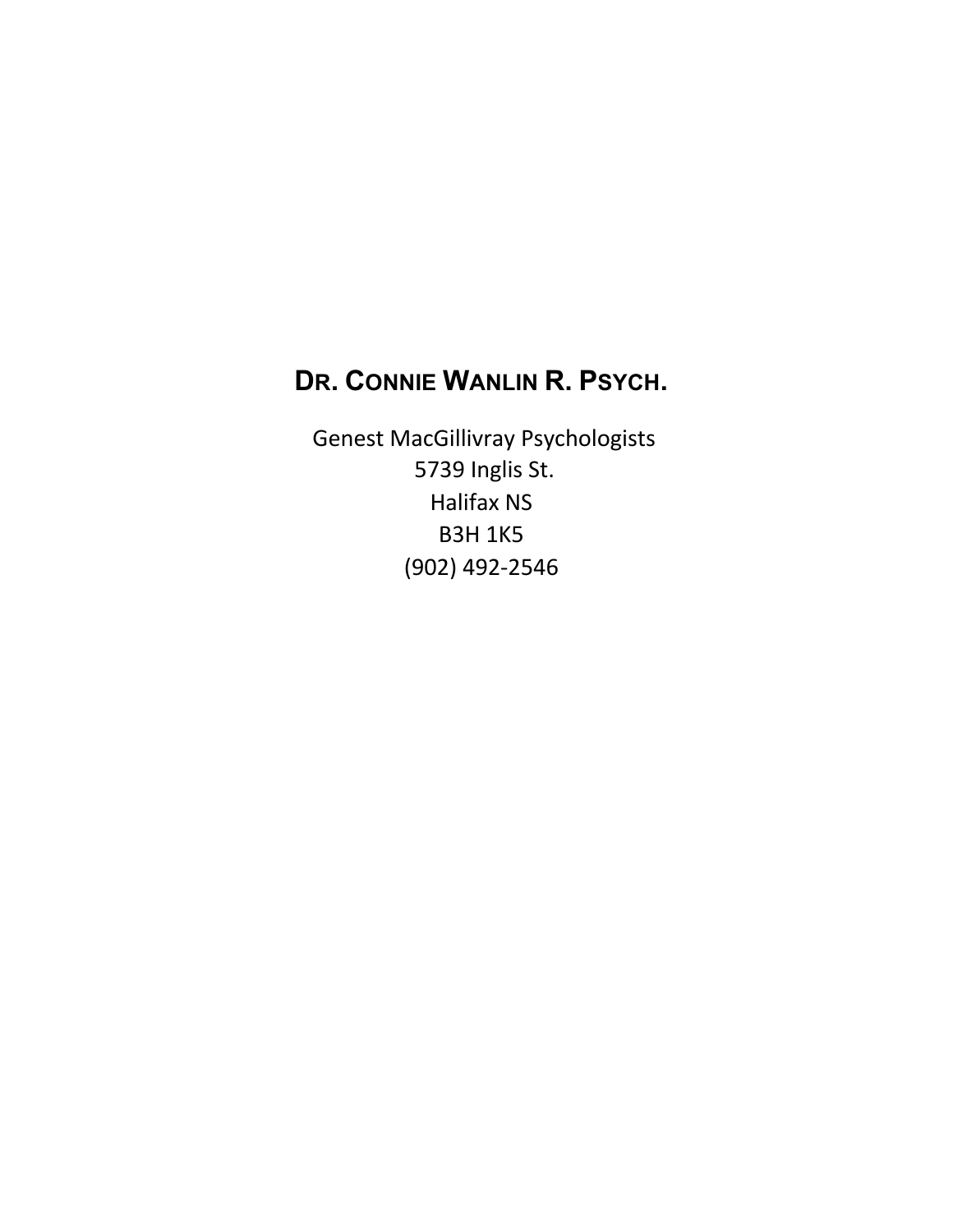## **PROFESSIONAL EXPERIENCE**

#### **2012-present Private practice, Associate, Genest MacGillivray Psychologist, Halifax, NS**

Provides individual counseling to adults, adolescents, families and couples. Offers walk and talk therapy sessions when appropriate

**2007- 2011 Private practice, consultant, BC**

#### **2005- 2007 Brookstone Health Services, Vancouver BC**

Provided individual counseling to adults, adolescents, families and couples.

# **2006-2007 Centre for Integrative Healing (Now InspireHealth) Vancouver BC**

Provided psychological services to Cancer patients, their families and spouses.

## **2001-2006 Private practice, Mountainview Wellness Centre, South Surrey, BC**

- Provided individual counseling to adults, adolescents, families and couples.
- Special focus on health (such as chronic illnesses, cancer survival) sport (including athletes recovering from orthopedic injuries and concussions), rehabilitation psychology (including individuals suffering from chronic pain, coping with head injuries and recovering from workplace and motor vehicle accidents).
- Consulted with multi-disciplinary community based service providers, (e.g. physiotherapist, occupational therapist, physicians, naturopaths, vocational rehabilitation consultants and kinesiologists), referral sources (e.g., insurance companies, adjudicators, lawyers, and service providers), and EAP's (case by case contracts).

• Facilitated a weekly stress management group, Rhythm and Relaxation

#### **2001- 2004 Peace Arch Community Services, White Rock, BC**

Provided individual counseling to adults, adolescents, families and couples.

#### **2002-2004 Dr. Chuck Jung and Associates, Surrey and Abbotsford BC**

- Consulted with multi-disciplinary community based service providers, (e.g. physiotherapist, occupational therapist, physicians, vocational rehabilitation consultants and kinesiologists), and referral sources (e.g., insurance companies, adjudicators, lawyers, and service providers).
- Provided individual counseling to individuals, couples and families.
- Special focus on injury rehabilitation issues e.g. pain management, coping with head injuries, stress management.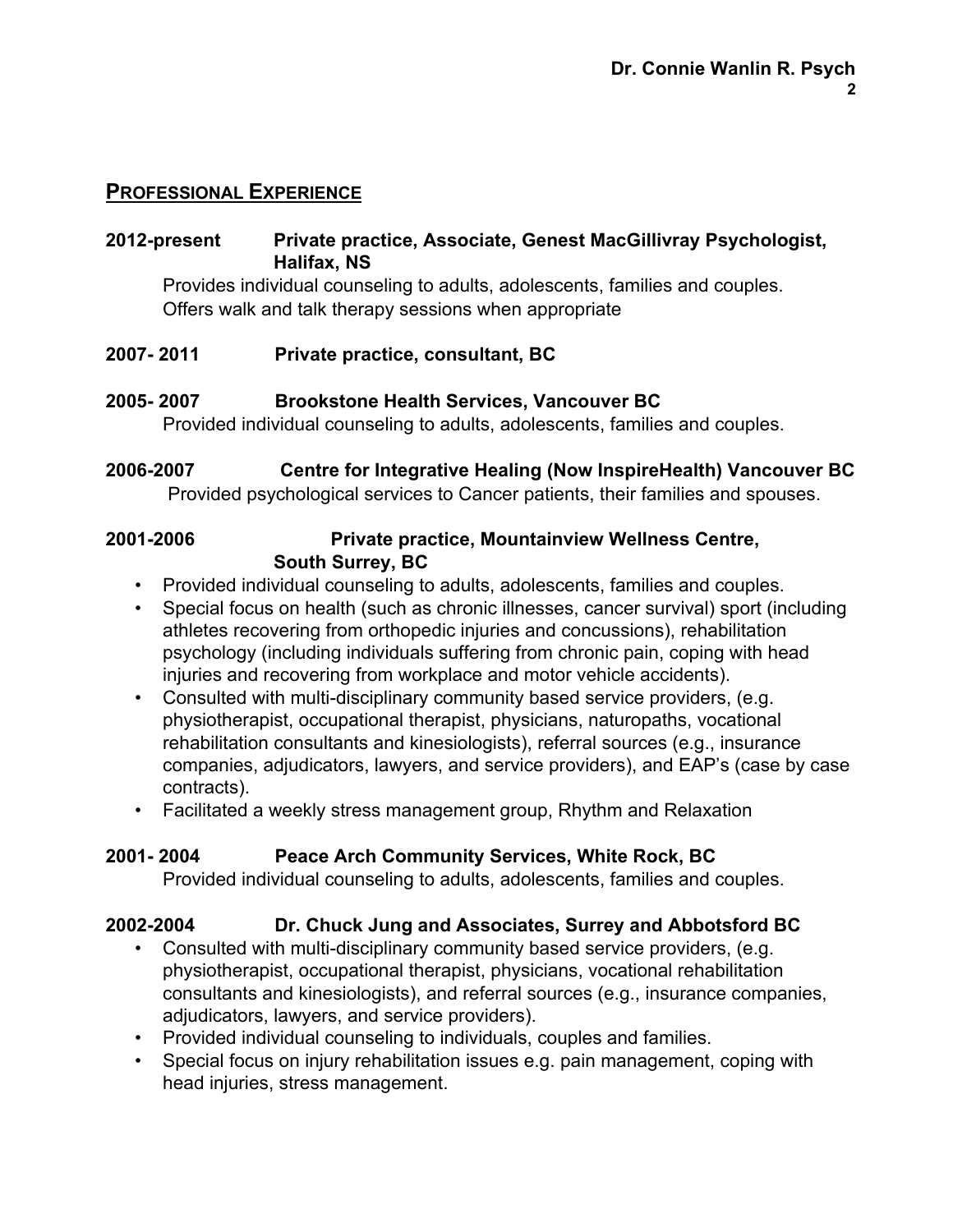## **2002-2003 Wilson Banwell, White Rock, BC**

Provided individual counseling to adults, families and couples through their employee assistance benefit plan (EAP).

# **2000- 2002 Columbia Rehabilitation Centre, Langley, BC**

• Consulted with multi-disciplinary team (e.g. physiotherapist, occupational therapist, physicians, vocational rehabilitation consultants and kinesiologists). Completed assessments and developed reports as required Provided individual counseling to adults.

- Facilitated psycho-educational groups on pain management.
- Facilitated a guided relaxation group.

# **1999-2000 Outpatient Adult Therapist, Chestnut Ridge Counseling Services Inc., Uniontown Pennsylvania**

- Consult with multi-disciplinary team (e.g. nurses, psychiatrists, social workers) Provide individual counseling to adults and couples.
- Facilitate a single mom parenting/support group and pain management groups. Incorporate exercise into psychotherapy.

# **GRADUATE TRAINING**

## **1998-1999 Graduate Student Intern, West Virginia University Department of Behavioral Medicine and Psychiatry / West Virginia University**

- Provided career assessment, time management training, and wellness training to clients in an out-patient thought disorders program.
- Provided individual counseling for clients from the thought disorder program.
- Co-facilitated out-patient thought disorder group.

## **1999 Graduate Student Intern, Sharpe Hospital, Westin West Virginia**

- Member of an interdisciplinary team, which provided in-patient evaluation, intervention, treatment, and support services via group and individual therapy.
- Consultation with the adult forensic unit, the adolescent unit, dual diagnosis unit, and women's issues cases.

#### **1998 Graduate Student Intern, Student Assistance Program, West Virginia University**

- Provided group and individual addictions counseling and education to students and student athletes.
- Worked with all athletes who tested positive for the use of banned substances.
- Advised clients with development problems on issues of social interaction, relationships, life adjustment, grief, and coping with stress.
- Facilitated an addictions support group.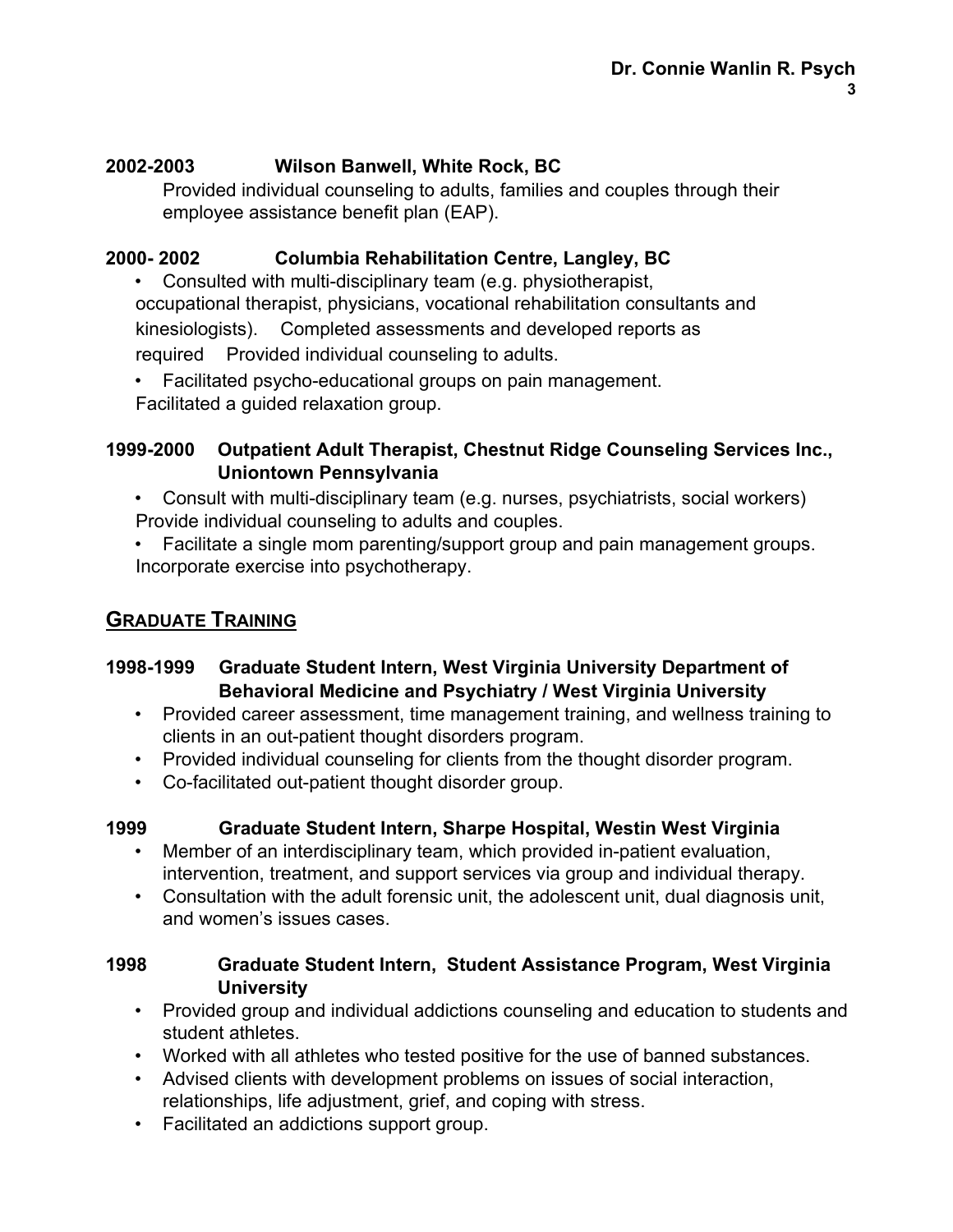## **1996-1999 Graduate Student Intern, Athletic Department, West Virginia University**

- Provided group and individual mental training sessions
- Worked with athletic trainers to develop recovering programs for athletes recovering from traumatic injuries.

#### **EDUCATION**

| <b>2000</b> Doctorate of Education | Sport Psychology | <b>West Virginia University</b> |
|------------------------------------|------------------|---------------------------------|
| 1999 Master of Arts                | Counseling       | <b>West Virginia University</b> |
| <b>1995</b> Master of Science      | Sport Psychology | University of Manitoba          |
| 1993 Bachelor of Arts - Advanced   | Psychology       | University of Manitoba          |

# **ADDITIONAL CERTIFICATION / TRAINING**

- Neufeld Workshop: Making Sense of Adolescence (2019)
- Dr. Sue Johnson: Emotionally Focused Couples Therapy Intro workshop (2016)
- Neufeld Workshop: Making sense of Anxiety (2015)
- Neufeld Workshop: Making sense of Attention Deficit (2015)
- Level Two Neufeld Intensive: (2011)
- Level One Neufeld Intensive: Making Sense of Stuck Kids (2010)
- Acceptance and Commitment Therapy Training (2007)
- CPA Ethics Course (2009)
- BCPA Ethics Workshop (2006)
- Level One Gottman Training: Bridging the Couple Chasm' Couples Therapy A Research-Based Approach (2005)
- EDxTM (Energy Diagnostic and Treatment Method) Level 1 (2005)
- Health Rhythms Facilitator Training (2004 and 2005)
- Art for Helping Professionals (2004)
- Existential Analysis and the Treatment of Anxiety (2003)
- Level I EMDR (Eye Movement Desensitization and Reprocessing , a trauma intervention technique) (2001)
- Cognitive Behavioral Interventions for Pain Management (1999)
- Basic Hypnosis Certification, West Virginia University (1999)
- Smoking Cessation Specialist Certification, University of Pittsburgh School of Medicine (1999)
- Crisis Intervention Training, Sharpe Hospital West Virginia State Psychiatric Institution (1999)
- Supervision with Dr. Chuck Jung (2002-2004) in the area of rehabilitation psychology and working with clients with head injuries.
- Bilingual (French speaking)
- Registered Psychologist #1491 (Member of the College of Psychologist of British Columbia 2001-2011) #0710 (Nova Scotia Board of Examiners of Psychology)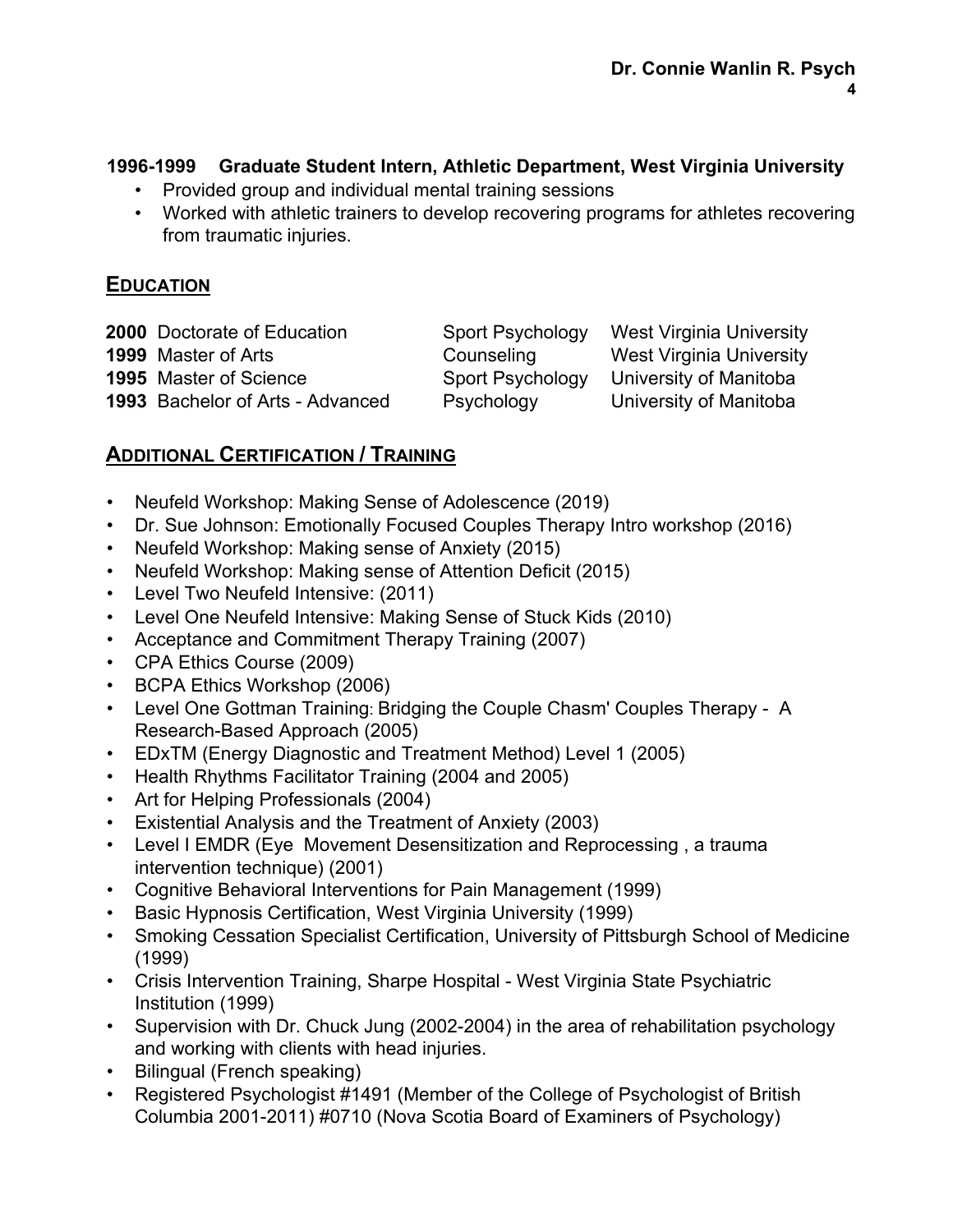## **CONFERENCES ATTENDED**

**1994-2000, 2005** Association for the Advancement of Applied Sport Psychology, Annual **Conference 2002, 2003, 2004** Pacific Coast Brain Injury Conference **2002** Canadian Pain Society, Annual Conference

## **ASSOCIATION MEMBERSHIPS**

| 2012-present    | Nova Scotia Association of Psychologists                    |
|-----------------|-------------------------------------------------------------|
| 2012-present    | Canadian Register of Health Service Psychologists           |
| 2000-2007       | B.C. Mental Training Group, Member                          |
| 2000-2007       | B.C. Psychological Association, Member                      |
| 2000-2002       | International Association for the Study of Pain, Member     |
| 1994-2000, 2005 | Association for the Advancement of Applied Sport Psychology |

## **PUBLICATIONS AND PRESENTATIONS**

Wanlin C. (January 2015) OptiMYze Magazine, Beating the Winter Blues

Wanlin C. (March 2015) OptiMYze Magazine, Visualization

Wanlin C. (May 2015) OptiMYze Magazine, Overcoming Procrastination

Wanlin C. (May, 2006) Getting into the zone and getting your team groove on, National Wheelchair Basketball World Cup training camp.

Farres L., Muscat A., MacNeill K., Sedgwick W., Queree M., Lonsdale C., Wanlin C., Richardson S. (2005) Professional Development in Sport Psychology: Examining the Development of SportPsych. British Columbia as a Community of Practice and Professional Growth, Association for the Advancement of Applied Sport Psychology Annual Conference, Vancouver British Columbia

Wanlin C. (August, 2005) Rhythm for Wellness, Every Women Ever Where Retreat, Whistler BC.

Wanlin C. (July, 2005) Rhythm for Wellness Group, Adolescent Psychiatric Unit, Surrey Memorial Hospital, Surrey BC.

Wanlin C. (June, 2005) Rhythm for Wellness Group, Peace Arch Community Service Wellness fair, White Rock BC.

Wanlin C. (May, 2005) Rhythm for Wellness Group, Cedars, Female Residential Addictions Program, Burnaby BC.

Wanlin C. (February, 2005) Rhythm for Wellness Group, Women with HIV, Lake Cowagen, BC.

Wanlin C. (2004) Coping with Anxiety, Depression Screening Day Presentation, Mountainview Wellness Centre.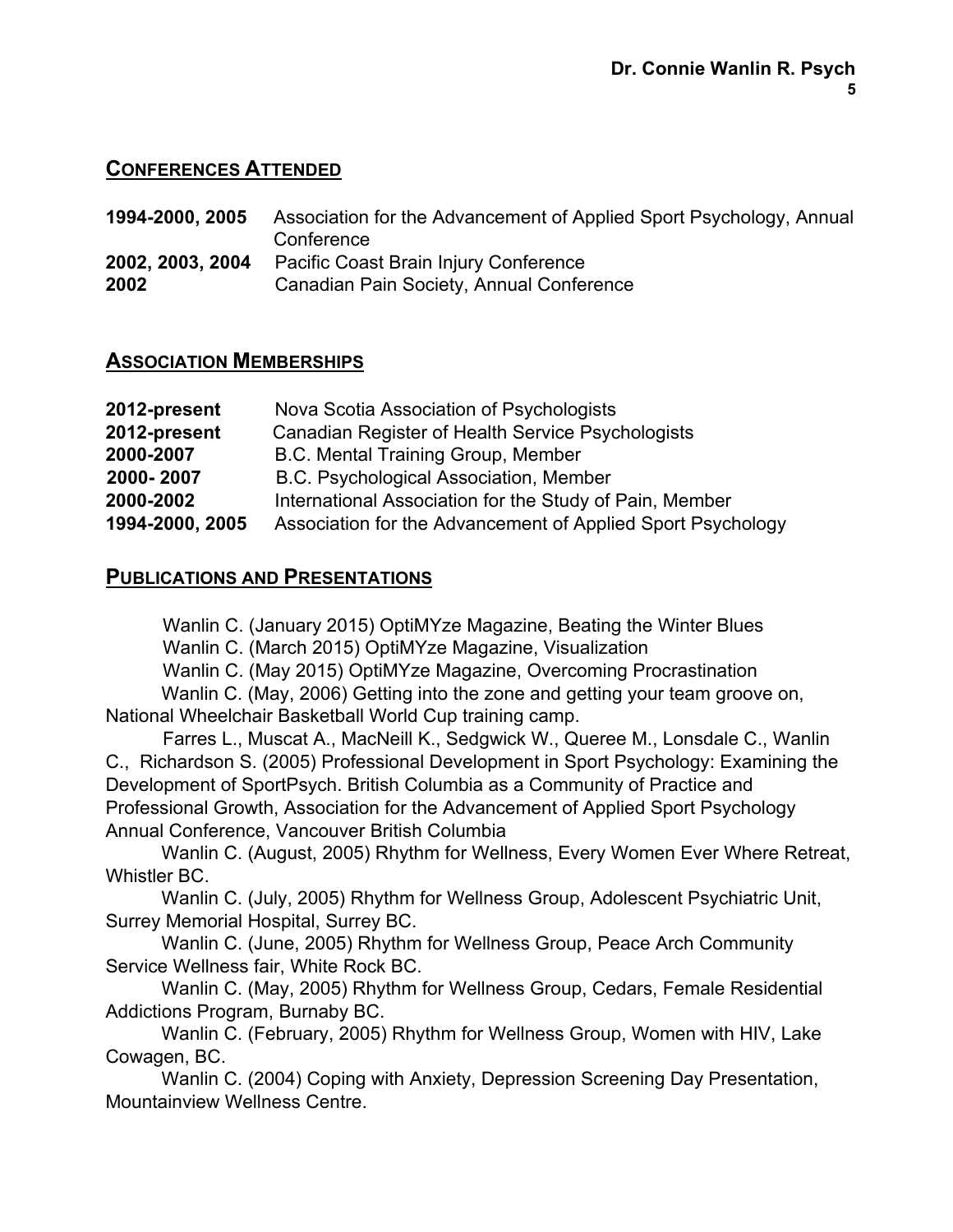Wanlin C. & Woo, D. (2004) Anxiety to Harmony: Coping with Performance Anxiety, Workshop, Forufera Centre, Vancouver B.C.

Wanlin C. (2003) Down but not out: Coping with Depression, Depression Screening Day Presentation, Mountainview Wellness Centre.

Wanlin C.(2002) Playing with Pain, Interview for Discovery Channel Television.

Wanlin C. (2002) Playing with Pain, In-service Workshop, Columbia Rehabilitation Centre, Langley B.C.

Wanlin C. (2001) Chronic Pain, In-service Workshop, Columbia Rehabilitation Centre, Langley B.C.

Wanlin (2001) Addictions in the Injury Rehabilitation Population, In-service Workshop, Columbia Rehabilitation Centre, Langley B.C.

Wanlin (2001) Dealing with difficult clients: Aggressive Behavior, In-service Workshop, Columbia Rehabilitation Centre, Langley B.C.

Wanlin, C & Thandi A. (2000) Harassment in the workplace. In-service Workshop, Columbia Rehabilitation Centre, Langley B.C.

Wanlin, C. M. (2000) The relationship between communication, trust, success, satisfaction, and longevity in ice dancing and pairs skating. Association for the Advancement of Applied Sports Psychology Conference, Nashville, USA, Poster Presentation.

Wanlin, C. M. (2000) The relationship between communication, trust, success, satisfaction, and longevity in ice dancing and pairs skating. United States Figure Skating Association Scientific Congress, Cleveland, USA, Lecture Presentation.

Wanlin, C. M. & Hays, K. (1999). Professional cross training: Making writing more than an academic pursuit. Association for the Advancement of Applied Sports Psychology Conference, Banff, Canada, Workshop Presentation.

Wanlin, C. M., Sherwood, D., Shaw, K, & Maniar, S. (1999). Collaborative consulting: A concept for the new millennium. Association for the Advancement of Applied Sports Psychology Conference, Banff, Canada, Poster Presentation.

Wanlin, C. M., Sherwood, D., Shaw, K, & Maniar, S. (1999). "Collaborative consulting: A concept for the new millennium." Association for the Advancement of Applied Sports Psychology Conference, Banff, Canada, Poster Presentation.

Etzel, E., Perna, F., Zizzi, S., Goldman, C., Alghren, R., Wanlin, C., & Shaw, K. (1999). "In pursuit of certification: A model for acquiring a variety of applied sport psychology experience in a university setting." Association for the Advancement of Applied Sports Psychology Conference, Banff, Canada, Workshop Presentation.

Wanlin, C. M. (1998). "Relationship issues in ice dancing: A preliminary investigation." Annual Conference of the American Psychological Association, San Francisco, USA, Poster Presentation.

Hrycaiko, D. L. & Wanlin, C. M.(1998). "The utilization of logbooks in multiple baseline across individuals' approaches to mental training" Association for the Advancement of Applied Sports Psychology Conference, Cape Cod, USA, Symposium Presentation.